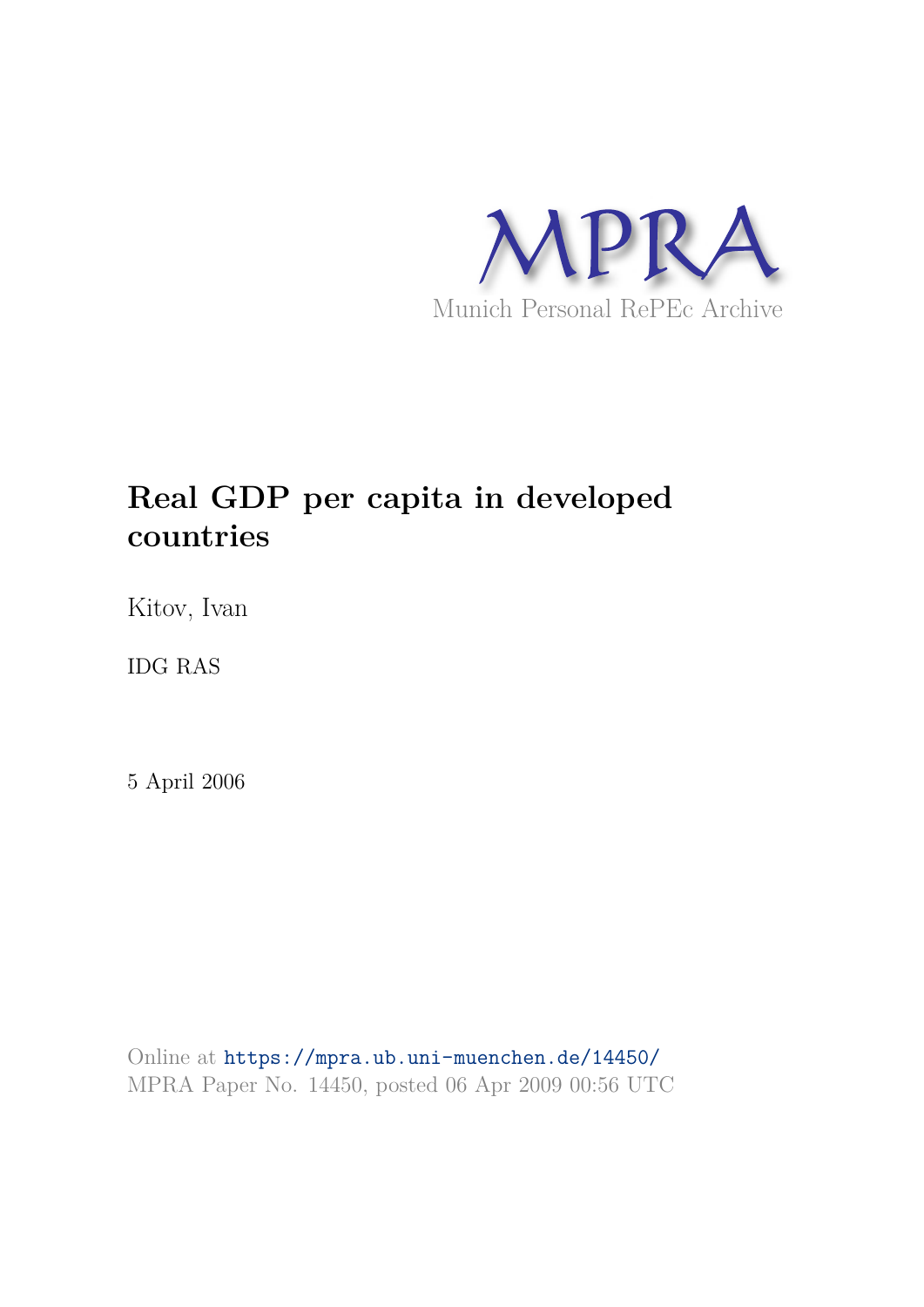# **REAL GDP PER CAPITA IN DEVELOPED COUNTRIES**

Ivan O. Kitov Institute for the Geospheres' Dynamics, Russian Academy of Sciences Leninskii prospect, 38/1, Moscow, Russia ikitov@mail.ru

#### **Abstract**

*The growth rate of real GDP per capita is represented as a sum of two components – a monotonically decreasing economic trend and fluctuations related to the change in some specific age population. The economic trend is modeled by an inverse function of real GDP per capita with a constant numerator. Statistical analysis data from 19 selected OECD countries for the period between 1950 and 2007 shows a very weak linear trend in the annual*  increment of GDP per capita for the largest economies: the USA, Japan, France, and Italy. The UK, Australia, and *Canada show a larger positive linear trend in annual increments. The fluctuations around relevant mean increments are characterized by practically normal distribution (with Levy tails). Developing countries demonstrate annual GDP per capita increments far below those for the studied developed economies. This indicates an underperformance in spite of large relative growth rates.* 

**Keywords**: economic development, economic trend, business cycle, GDP per capita

**JEL classification**: E32, O11, O57

# **1. Introduction**

Real economic growth, as expressed by Gross Domestic Product, has been studied quantitatively since Simon Kuznets' works on accounting of national income and aggregate factor inputs in the 1950s. Hodrick and Prescott [5] introduced a concept of two-component economic growth – an economic trend and a deviation or business cycle component. The trend component is responsible for the long-term growth and defines economic efficiency. In the long run, the deviation component of economic growth has to have a zero mean value. In 2004, Kydland and Prescott received the "Sveriges Riksbank Prize in Economic Sciences in Memory of Alfred Nobel" for the study of "the driving forces behind business cycle", what demonstrates the importance of the best understanding of the economic growth processes and the explanation of the two-component behavior.

 Kydland and Prescott [8], along with many other researchers, have proposed and studied exogenous shocks as the force driving fluctuations of real growth. Their research during the last 25 years has revealed numerous features of principal variables involved in the description of the economic growth. There are many problems left in the theory of economic growth. The study of Galor [4] describes the evolution of income per capita since an epoch of Malthusian stagnation and discusses the process, which induced the transition to the current sustained economic growth in developed countries. It looks for a unifying theory accommodating various period of growth and based on solid micro foundations. This paper validates our model [10] describing the evolution of economic trend in developed countries during the most recent period since 1950. We do not use any sophisticated technique of signal extraction, as proposed by Pedregal [18], who explored two linear trend models with a nonlinear forecast function. In our framework, the long-term forecast is not limited in time since it is based on a constant annual increment of real GDP per capita. Obviously, our model does not allow an exponential growth path, unlike that presumed in the trend extracting procedures developed by Pollock [19], and the business cycle has no upper limit to its frequency. We also test the trend forecast using actual time series.

Musso and Westermann [15] analyzed the long-term evolution of real GDP and supply-side factors in view of potential interest from policymakers. There is a vivid discussion of the influence of modern information and communication technologies on productivity. The model we have developed denies any direct impact of such supply-side factors and roots the long-term economic growth in the rigid and hierarchical structure of income distribution [12]. This also means that externalities, including international ones, play no defining role in real economic growth contrary to the hybrid model propose by Klenow and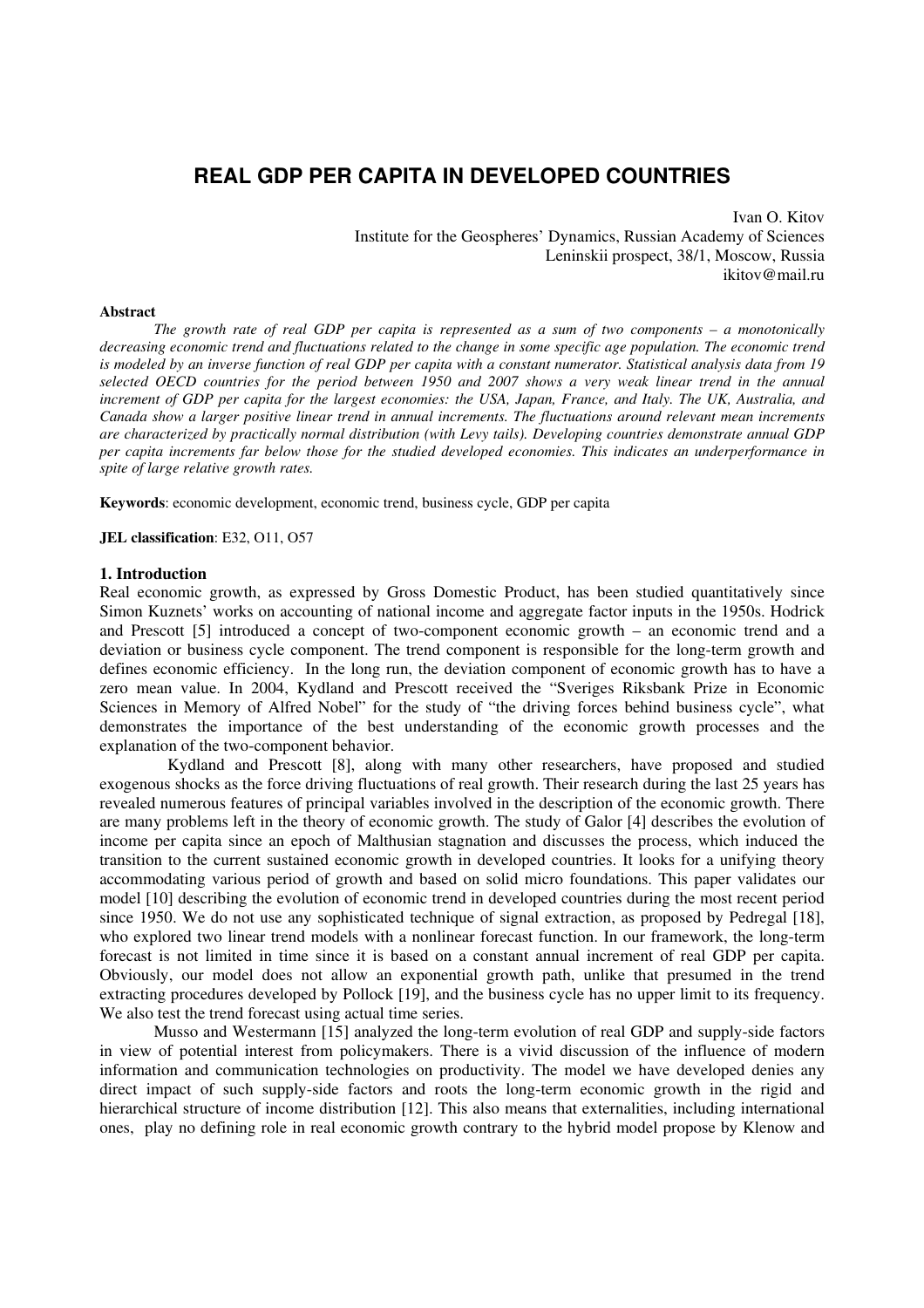Rodriguez-Clare [14]. We agree with Acemoglu and co-authors [1], who stress the importance of economic institutions for real economic growth, and Jones [6] elaborating on the input of intellectual achievements. There should be basic economic institutions, which "determine the incentives of and the constraints on economic actors, and shape economic outcomes" and a developed framework for testing and implementation of modern ideas - technical, economic, social, etc. However, when established, the institutions are notable to provide any additional input to real economic growth.

In line with Jones and Manuelli [7], we see the cause for the difference in per capita GDP between developed and developing countries in knowledge, or human capital, and its production and dissemination. The countries that have weaker systems of property rights, or higher wasteful taxation and spending policies, will tend to grow more slowly due to a strong bias of the distribution and evolution of personal incomes [9].

In this paper, only the evolution of annual increment of real GDP per capita in developed countries is modeled and no special econometric (statistical) techniques are used to validate the concept. The paper includes numerous figures, since the study is a purely empirical one and the best way to present quantitative results related to time series is to visualize them in form of time history. However, our model of real economic growth has been also tested for cointegration [13]. A wide range of specific econometric tools developed for the investigation of real economic growth is presented by Durlauf and co-authors [3].

 Kitov [10] proposed a model with the growth of real GDP dependent only on the change in a specific age cohort in the population and the attained level of real GDP per capita. According to this model, real GDP per capita has a constant growth increment and the observed fluctuations can be explained by the population component change. In developed countries, real GDP per capita has to grow linearly over time, if no large change in relevant specific age population is observed. Relative growth rate of real GDP per capita has to be an inverse function of the attained level of real GDP per capita with a potentially constant numerator for developed economies. This paper is devoted to validation of the model using GDP per capita and population data for some selected developed countries. Our principal purpose is to demonstrate the possibility to decompose GDP per capita growth into the two components.

#### **2. The model and data**

According to [10], there are two principal sources of the per capita GDP growth in the USA – the change in 9-year old population and the economic trend related to the measured GDP per capita level. The trend has the simplest form – no change in absolute growth (annual increment) values and is expressed by the following equation:

$$
dG/dt = A \tag{1}
$$

where G is the absolute value of real GDP per capita, A is a constant. The solution of this equation is as follows:

$$
G(t) = At + B \tag{2}
$$

where  $B=G(t_0)$ ,  $t_0$  is the starting time of the studied period. Hence, evolution of real GDP per capita is represented by a straight line if the second factor of growth has no cumulative effect. As discussed below, only some developed countries are characterized by a significant influence of the second factor.

Then, relative growth rate can be expressed by the following equation:

$$
dG/dtG = A/G(t) \tag{3}
$$

Equation (3) indicates that the relative growth rate of per capita GDP is inversely proportional to the attained level of real GDP per capita, i.e. the observed growth rate should asymptotically decay to zero with increasing GDP per capita. On the other hand, the lower is the level the higher the growth rate. This inference might be a potential explanation for the concept of economic convergence. Relative growth rate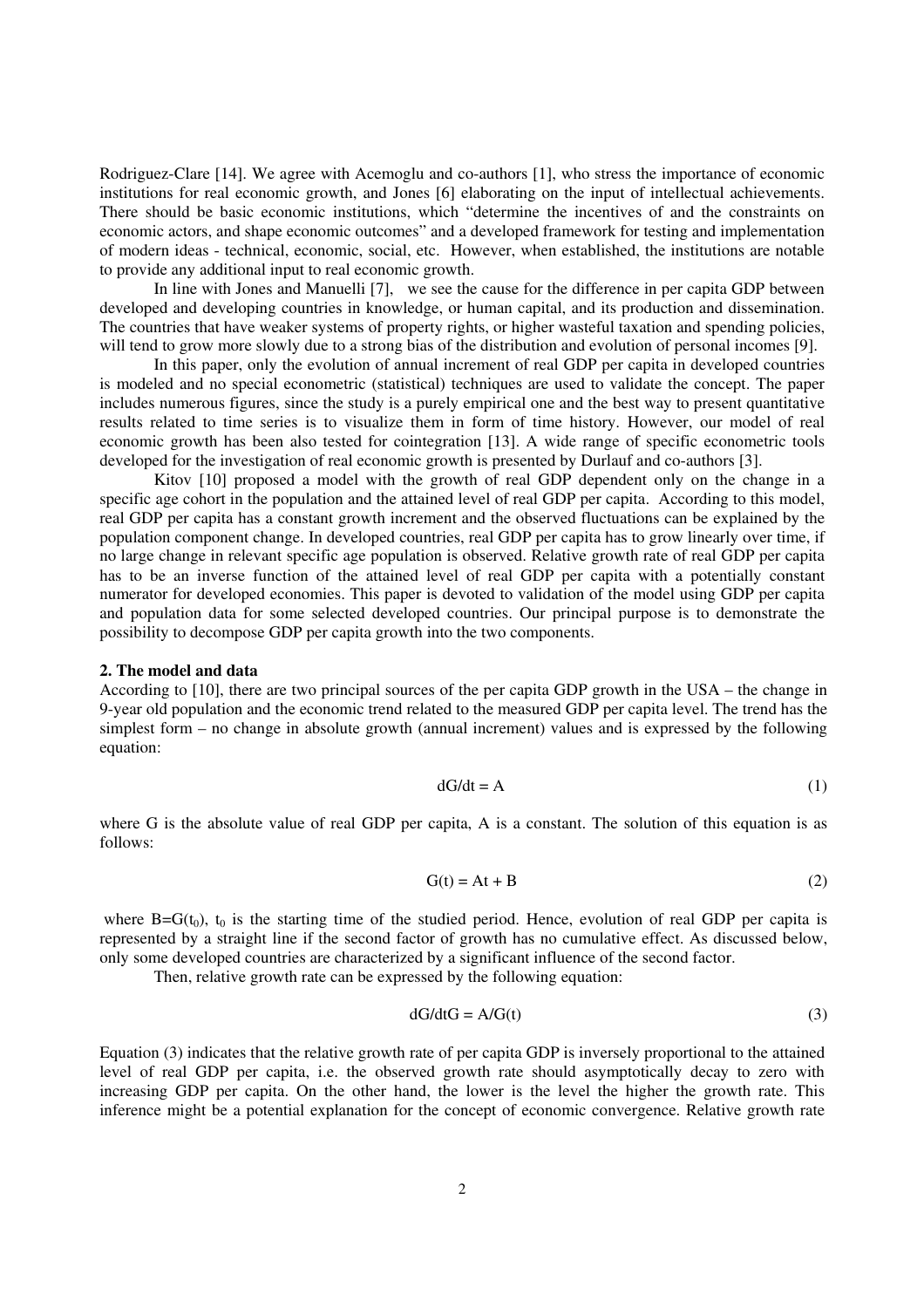must be higher in less developed countries, but the observed absolute gap in GDP per capita can not be overcome in future [9] unless some non-economic forces will disturb current status quo.

When considering real GDP per capita, one has to bear in mind the importance of a correction to be applied to the per capita GDP values related to the difference between the total population and population of 16 years of age and above, as discussed in [10]. Only this economically active population should be considered when per capita values are calculated. By definition, Gross Domestic Income, which is equivalent to GDP, consists of the personal incomes obtained by the population of 15 years of age and over and corporate income, the corporations owned by the same population category. Thus, one can treat the published (original) readings of GDP per capita as biased and to be corrected for (multiplied by) the corresponding population ratio, i.e. the ratio of the total population and the population above 14 years of age.

 Figure 1 shows the population ratio as obtained from the OECD population data [17]. When absent the missed readings are substitute with those for the closest year from above. Between 1955 and 2003, the ratio is characterized by an overall decrease with a slight increase demonstrated by some countries in the 1960s and 1970s. Currently, all the countries have the ratio below 1.3. In the 1950s, the ratio was above 1.3 for all the countries except Austria and Belgium. The last country met the decrease is Ireland - the drop started in 1980. Italy has had the lowermost ratio since 1970.



**Figure 1 -** Evolution of a ratio of the total population and the population above 15 years of age for the selected OECD countries [17]. High values of the ratio mean a relatively underestimated real GDP per capita and vice versa. A general feature of the curves is that after a small increase observed for some countries in the 1960s and 1970s the ratio decreases into the range between 1.3 and 1.15 in 2000. Thus the earlier GDP per capita values are relatively underestimated and the later readings are relatively overestimated. The longest period of a high ratio is observed in Ireland. Italy has a consistently low ratio. In the USA, the ratio drops from 1.45 in 1960 to 1.27 in 2003.

The decreasing ratio implies that the GDP per capita readings during the period between 1950 and 1970 are underestimated compared to those during the last 35 years. The larger is the total drop in the ratio during the entire period of the observation, the larger is the overall correction. In the study, the original and the corrected per capita GDP values are used and compared.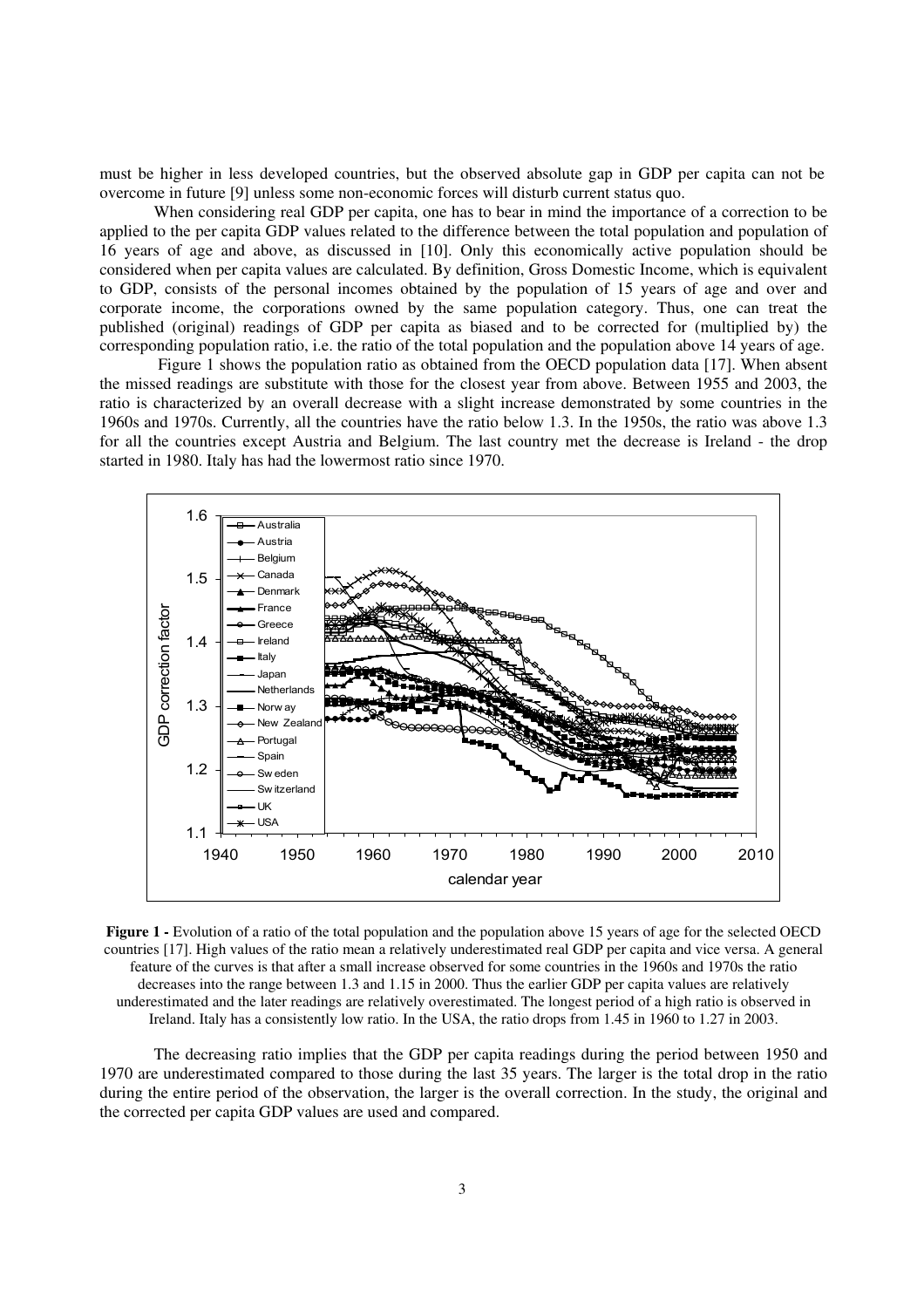A cross-country comparison implies that GDP per capita is measured in the same currency units. There are two principal possibilities to reduce national readings of GDP per capita to some common scale: to use currency exchange rates or purchase power parities. In the study, we use the latter approach and data provided by the Conference Boars and Groningen Growth and Development Center [2]. For developed countries, two estimates of GDP per capita level are available: measured in 2007 US dollars, for which "EKS" purchasing power parities have been used and that expressed in 1990 US dollars, with the conversion at "Geary-Khamis" PPPs. These PPPs are obtained from the Organization for Economic Co-operation and Development [16]. Being an improvement on the previous dataset, the "EKS" PPPs are considered as more accurate and reliable. Amplitude of the change induced by the transition from "Geary-Khamis" PPPs to those of "EKS" is evaluated for the counties under investigation. This change potentially characterizes uncertainty in the GDP per capita readings obtained with the PPP approach.

Only nineteen from thirty OECD member countries are analyzed. The selected countries meet some general criteria: 1) large economy size denominated in dollars; 2) continuous observations during the period between 1950 and 2007; 3) high level of real GDP per capita. According to the size criterion, small economies like Iceland and Luxembourg were excluded. When applied, the second criterion rejects Germany from the consideration. The third criterion has excluded such countries as Turkey, Poland and other new EU members. Finland and Korea have been excluded from the analysis with no reason at all.

Figure 2 illustrates the variations induced by corrections made for the "EKS" PPPs compared to those of "Geary-Khamis". The original values of the mean increment of GDP per capita ("EKS" and "Geary-Khamis") for every country are normalized to the corresponding values for the USA. The normalized values are consistently higher for the "EKS" PPPs, i.e. the GDP per capita values converted at "Geary-Khamis" PPPs were underestimated for all the countries. The difference varies with country and reaches 5% to 7% for Austria, Norway and Ireland. For the largest developed economies, the mean increments of GDP per capita expressed in 2007 dollars converge to that for the USA. We use the GDP per capita readings expressed in 2007 US dollars are used in the study. The only exception is the statistical description of the observed fluctuations.



**Figure 2** - Comparison of two real GDP per capita data sets denominated in 1990 and 2002 dollars [2], for which "Geary-Khamis" and "EKS" purchasing power parities have been used respectively. Original values of the mean GDP per capita increment are normalized to the corresponding value for the USA. The normalized values are consistently higher for the "EKS" PPPs (except Canada), i.e. the GDP values converted at "Geary-Khamis" PPPs were underestimated for all the countries. The difference varies with country, however, and is larger than that between the original and corrected for the population values presented in Figure 3.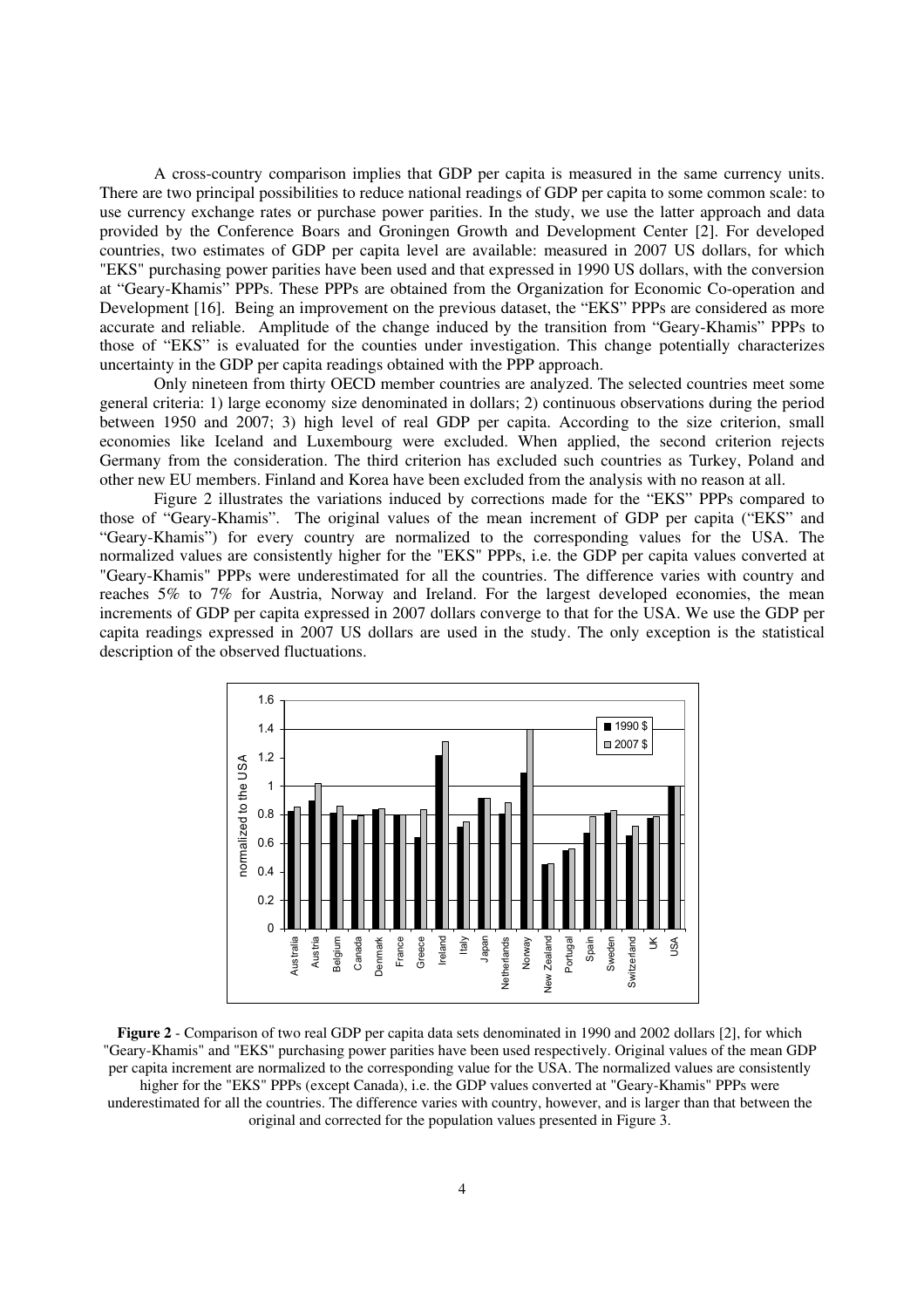Figure 3 displays the averaged values of the annual GDP per capita increments denominated in 2007 US dollars for the period between 1950 and 2007. The original and corrected for the population ratio values for the nineteen countries are normalized to corresponding values for the USA. As before, this procedure allows a homogeneous comparison of the mean values. The corrected normalized values can be lower or higher than those for the original set. The sign of the change depends on the overall behavior of the population ratio during the entire period compared to that for the USA. Ireland, Austria and Norway are excellent examples of the originally underestimated GDP per capita values. Canada, Italy and Spain demonstrate an opposite behavior.

It is worth noting that the correction for population is of lower magnitude than that induced by the transition from the "Geary-Khamis" PPP to "EKS" one. The population correction is important, however, because it reduces potential uncertainty in the decomposition of the GDP per capita growth into two components. The purchase power parity approach to the estimation of national GDP also needs some further improvements. Magnitude of the difference between the GDP per capita values converted at "Geary-Khamis" and "EKS" PPP sets is too high to believe that all the problems with the homogeneous and accurate cross-country comparison are resolved.



**Figure 3** - Comparison of the original and corrected for population mean values of GDP per capita increment expressed in 2002 dollars converted at "EKS" PPPs [2]. The values are normalized to the corresponding value for the USA for a homogeneous representation. There are countries with overestimated (where the corrected value is below the corresponding original value) and underestimated (opposite) values relative to the USA.

# **3. The trend in real GDP per capita**

The nineteenth selected countries are presented in alphabetic order. Figure 4 shows the evolution of the annual increment of real GDP per capita for Australia as a function real GDP per capita for the original and corrected GDP readings. This is a natural visualization of Eq. (1). The population corrected values are connected by a solid line in order to highlight the evolution in time. Open circles represent the original measurements. In addition, three straight lines are drawn in the Figure. Bold line corresponds to the averaged increment of the population corrected GDP per capita for the entire period between 1950 and 2007. As a constant, this line is parallel to the x-axis. Second and third (solid) lines represent two linear regressions corresponding to the original and corrected data. Relationships for the regressions are also shown in the Figure; the lower one is always associated with the original GDP readings.

The model introduced in Section 2 implies that the mean value line has to coincide with the linear regression line, when the population induced component has a zero mean value. The observed fluctuations of the annual increment of GDP per capita are either predetermined or random ones, depending on the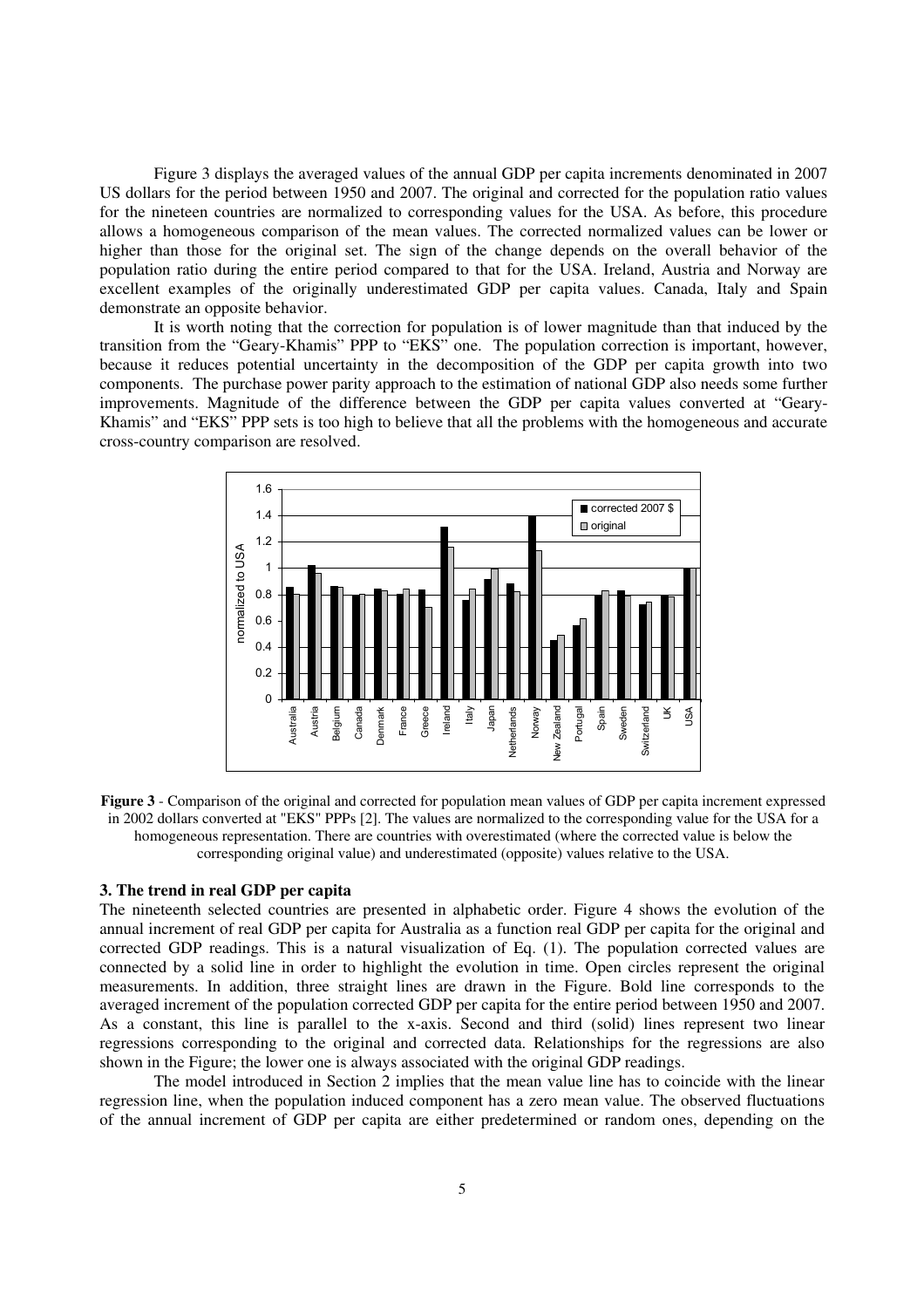characteristics of the defining population changes. In terms of statistics, one could expect a normal distribution of the population changes. The number of processes affecting birth rate, mortality rate, and migration processes is very large and, according to the central limit theorem, leads to an approximately normal distribution of the deviations. However, random fluctuations of population do not presume the unpredictability of real economic growth. For example, the number of nine-year-olds in the USA, which are proved to be the driving force of the growth [13], can be counted with any desirable accuracy. Statistical features of the increment are discussed later in Conclusion.



**Figure 4** - Increment of real GDP per capita (2007 \$) vs. real GDP per capita in Australia for the period between 1950 and 2007. Two sets are presented - the original (open circles) and corrected for population (filled diamonds). Consequent values of the latter set are connected by a solid line for illustration of the evolution in time. Bold line represents the mean value of \$565 for the population corrected data set. Two solid lines show linear regressions lines. The corresponding linear relationships are displayed, the lower relationship being associated with the original data set. The linear regression lines differ from that for the mean value.

Australia demonstrates a divergence between the regression lines and the mean value line. A positive linear trend (~0.01) has to indicate a more intensive growth of the specific age population in recent years compared to that in the 1950s and 1960s. This effect is observed also for other English-speaking countries under investigation. The average increment is \$478 (2007 \$). The largest deviation from the mean is -\$1218. The linear trend coefficient is lower for the corrected data set than that for the original set. This is a common feature for almost all studied countries. Table 1 lists the mean values and regression coefficients for all country sets: the original and population corrected ones, converted at the "EKS" and "Geary-Khamis" PPPs.

Alphabetically, the following country is Austria. The average increment value for Austria is \$570. This value is well above that for Australia. A prominent feature is an almost horizontal regression line for the population corrected data set with the slope of 0.006. Effectively, the mean line and the regression lines coincide, as predicted by (1). For the original set, the slope is slightly larger (0.009). Therefore, one can conclude that relevant specific age population has changed only marginally during the last 57 years (between 1951 and 2007). The largest fluctuation amplitude relative to the mean value was -\$740 in 1993. In relative terms, such a deviation from the mean value is almost 4%.

 The average increment in Belgium is \$480 and the regressions are characterized by a positive linear trend that is higher for the original readings. The largest deviation from the mean value was - \$790 in 1975. As in other countries, the negative deviations are usually sharp and deep somehow compensating longer periods of a weaker positive growth. The last twenty years have been relatively successful for Belgium. One can expect a compensating decrease, as was observed between \$22000 and \$25000.

Canada is similar to Australia and is characterized by similar mean increment (\$470), but lower trend coefficients (slopes). An important feature of the fluctuations in the Canadian economy is their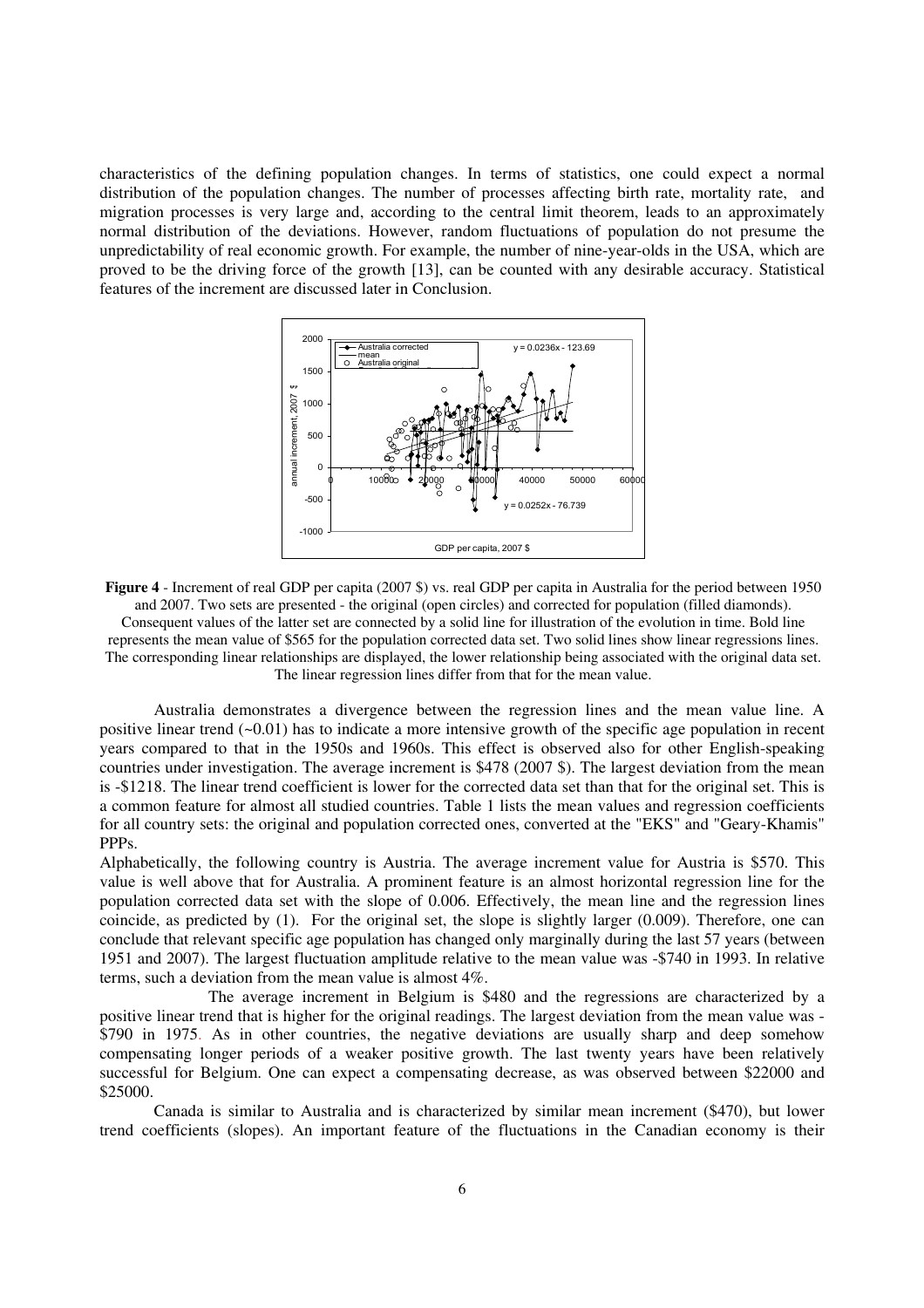amplitude reaching -\$1391from the average value – the highest among the studied economies. The two deep drops at \$26000 and \$31000 compensate a relatively successful history during the rest of the period.

|             | original, 2007 \$ | corrected,<br>2007\$ | trend original,<br>\$2007 | trend<br>corrected,<br>\$2007 | original,<br>1990\$ | corrected,<br>1990\$ |
|-------------|-------------------|----------------------|---------------------------|-------------------------------|---------------------|----------------------|
| Australia   | 478               | 565                  | 0.025                     | 0.024                         | 317                 | 374                  |
| Austria     | 570               | 675                  | 0.009                     | 0.006                         | 347                 | 410                  |
| Belgium     | 480               | 571                  | 0.012                     | 0.010                         | 312                 | 371                  |
| Canada      | 470               | 526                  | 0.014                     | 0.011                         | 311                 | 348                  |
| Denmark     | 473               | 560                  | 0.012                     | 0.014                         | 322                 | 381                  |
| France      | 443               | 531                  | 0.0006                    | $-0.003$                      | 305                 | 365                  |
| Greece      | 469               | 553                  | 0.022                     | 0.018                         | 248                 | 292                  |
| Ireland     | 698               | 867                  | 0.054                     | 0.052                         | 445                 | 553                  |
| Italy       | 444               | 500                  | $-0.003$                  | $-0.006$                      | 289                 | 326                  |
| Japan       | 535               | 606                  | 0.0001                    | $-0.005$                      | 368                 | 417                  |
| Netherlands | 502               | 583                  | 0.011                     | 0.010                         | 316                 | 367                  |
| Norway      | 754               | 924                  | 0.019                     | 0.020                         | 408                 | 500                  |
| New Zealand | 264               | 300                  | 0.028                     | 0.031                         | 181                 | 205                  |
| Portugal    | 323               | 373                  | 0.008                     | 0.004                         | 216                 | 249                  |
| Spain       | 457               | 522                  | 0.014                     | 0.007                         | 269                 | 307                  |
| Sweden      | 464               | 549                  | 0.021                     | 0.022                         | 313                 | 371                  |
| Switzerland | 426               | 477                  | $-0.010$                  | $-0.015$                      | 265                 | 297                  |
| <b>UK</b>   | 431               | 520                  | 0.026                     | 0.026                         | 292                 | 353                  |
| <b>USA</b>  | 557               | 663                  | 0.017                     | 0.017                         | 383                 | 457                  |

Table 1. Mean values of GDP per capita increment for the original and population corrected readings in 1990 \$ (converted at Geary-Khamis PPPs) and 2007 \$ ("EKS" PPPs). Coefficients of linear regression (trend) are given for the original and corrected GDP per capita values denominated in 2007 \$.

 Denmark and France (Figure 5) are similar in terms of weak linear trend, positive for Denmark and negative for France. Corresponding mean increments are also close - \$473 and \$443, respectively. If to neglect the slight slope observed in France, one can conclude that the observed fluctuations are characterized be a zero mean. Because of a limited time period of the observation, the trend values can be affected by side or truncation effects. The shape of fluctuations differs among the countries but longer periods of observations are necessary for suppressing the side effects.

 The Greek economy had some hard years in its history but the last ten years were very successful. The economy is characterized by a relatively the mean increment of \$469. The overall performance is expressed in an elevated linear trend. This country can not be used as an example of a developed economy maximizing its performance over years. A more prominent example of an excellent recovery gives Ireland with corresponding results displayed in Figure 6. A slow start was quickly compensated and the last twenty years of an extremely fast growth resulted in the leading position in the world economy with the mean increment \$698. There are some doubts, however, that future will be so successful. Such a long and quick growth always ends up in a depression. This was observed in Japan and is related to the long-term decrease in the number of the specific age population [11]. Ireland has managed to increase birth rate for a very long period and has an age structure similar to that observed in Japan 20 years ago. The population distribution is currently peaked near 20 years with the defining age of 18 years. The years to come will demonstrate only decrease in the defining age population.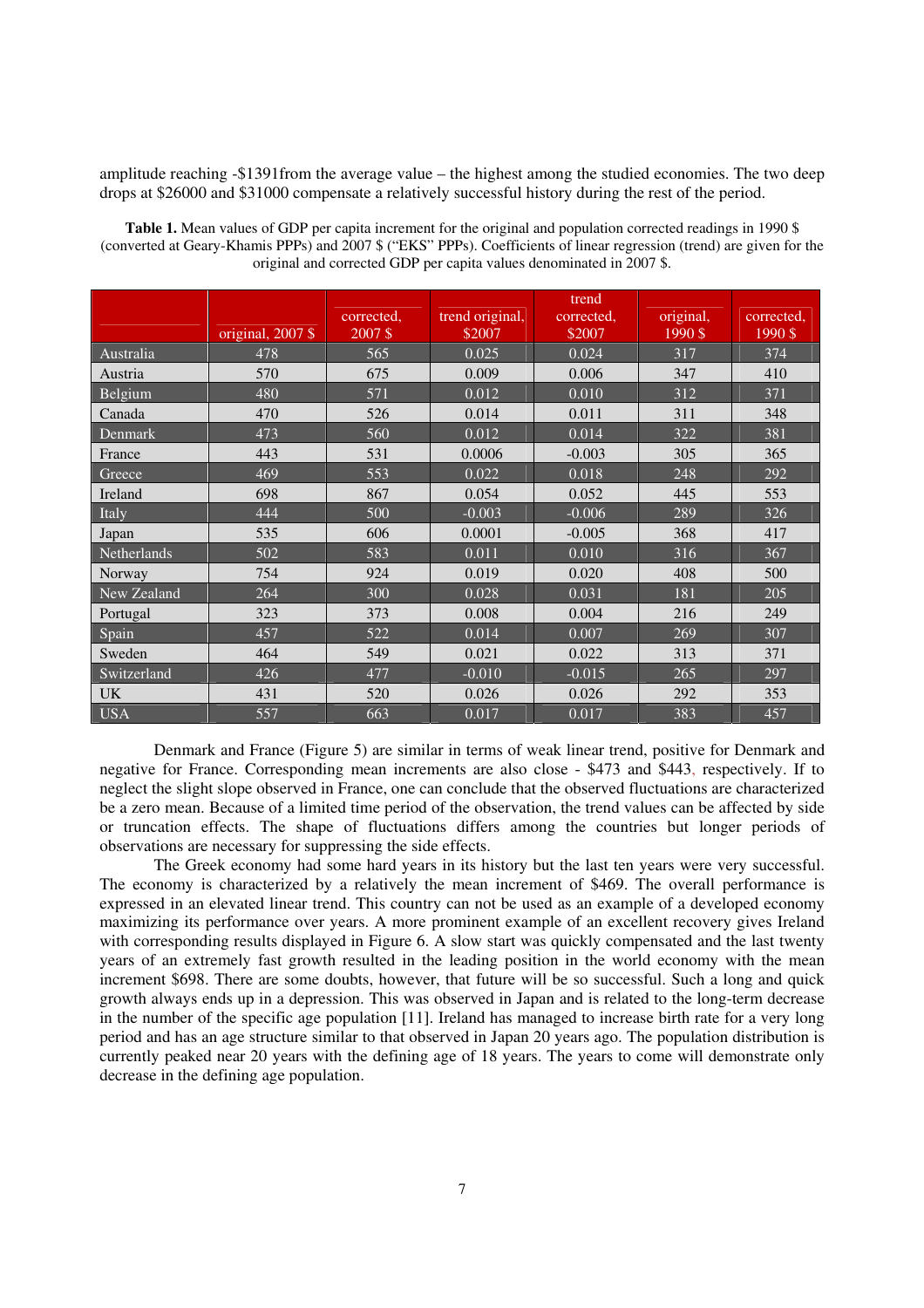

**Figure 5** - Same as in Figure 4 for France. The mean value is \$443. The linear regression line for the original GDP values is practically parallel to the mean value line. The line for the corrected data set is characterized by a negative trend coefficient (-0.003).



**Figure 6** - Same as in Figure 4 for Ireland. The mean value is \$698. The growth of the real GDP per capita is outstanding during the last twenty years. There is a slight downward tendency during the last four years, however.



**Figure 7** - Same as in Figure 4 for Italy. Both the corrected and original GDP values produce a negative trend, the former being of a larger absolute value. Nevertheless, the lines are very close to those for the mean values.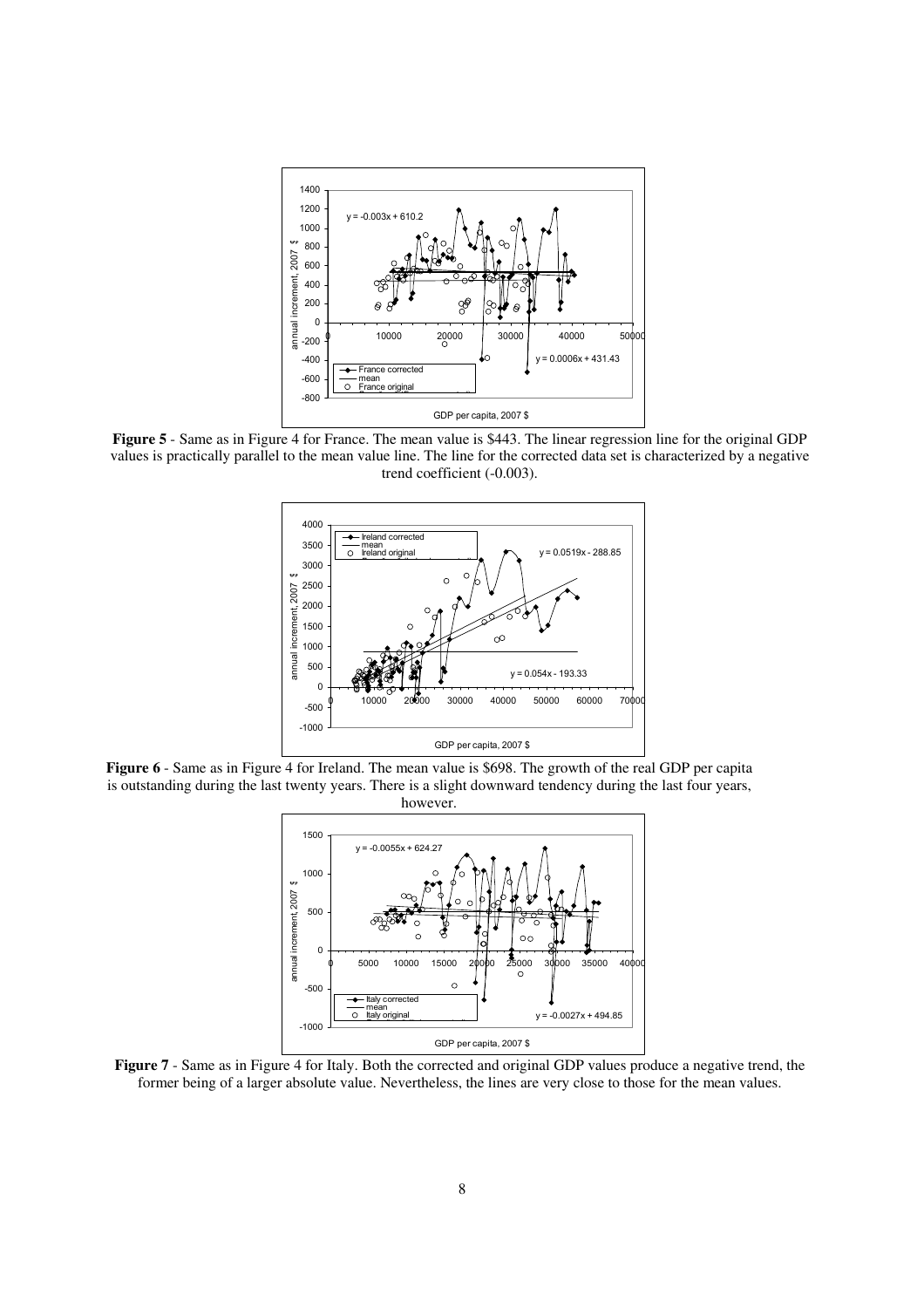The next three countries are Italy, Japan, and Netherlands. Results for them are represented in Figures 7 through 9 and are similar to those for France – a weak positive or negative linear trend and the mean increment between \$444 for Italy and \$535 for Japan. These are also good examples of a zero linear trend in the history of GDP per capita increment.

Norway and New Zealand are very similar the pair Ireland/Greece. From the point of view of the current study they do not provide any additional insight into the GDP increment behavior. Portugal is between Greece and New Zealand. Spain and Sweden are similar to other large European economies with a weak linear trend of the per capita GDP increment and the mean value around \$450. Switzerland (Figure 10) had a decreasing increment which can be potentially explained by a permanent decrease in the young population portion.



**Figure 8** - Same as in Figure 4 for Japan. The original linear regression line is parallel to x-axis. The corrected line is characterized by a negative trend. There were two periods of very quick growth between \$12000 and \$20000 and between \$28000 and \$33000. Both ended in periods of a low (sometimes - negative) growth rates. Same effect might be expected for Ireland.



**Figure 9** - Same as in Figure 4 for Netherlands. The mean value is \$502.

The UK and USA differ only in the mean increment value: \$431 and \$557, respectively. Positive linear trend is relatively high for the both countries. The US trend is well explained by the change in the nine-year-old population [10]. When corrected for the integral nine-year-olds change between 1950 and 2007, the US mean value is only \$462, i.e. in the tight group of the largest economies. The UK statistical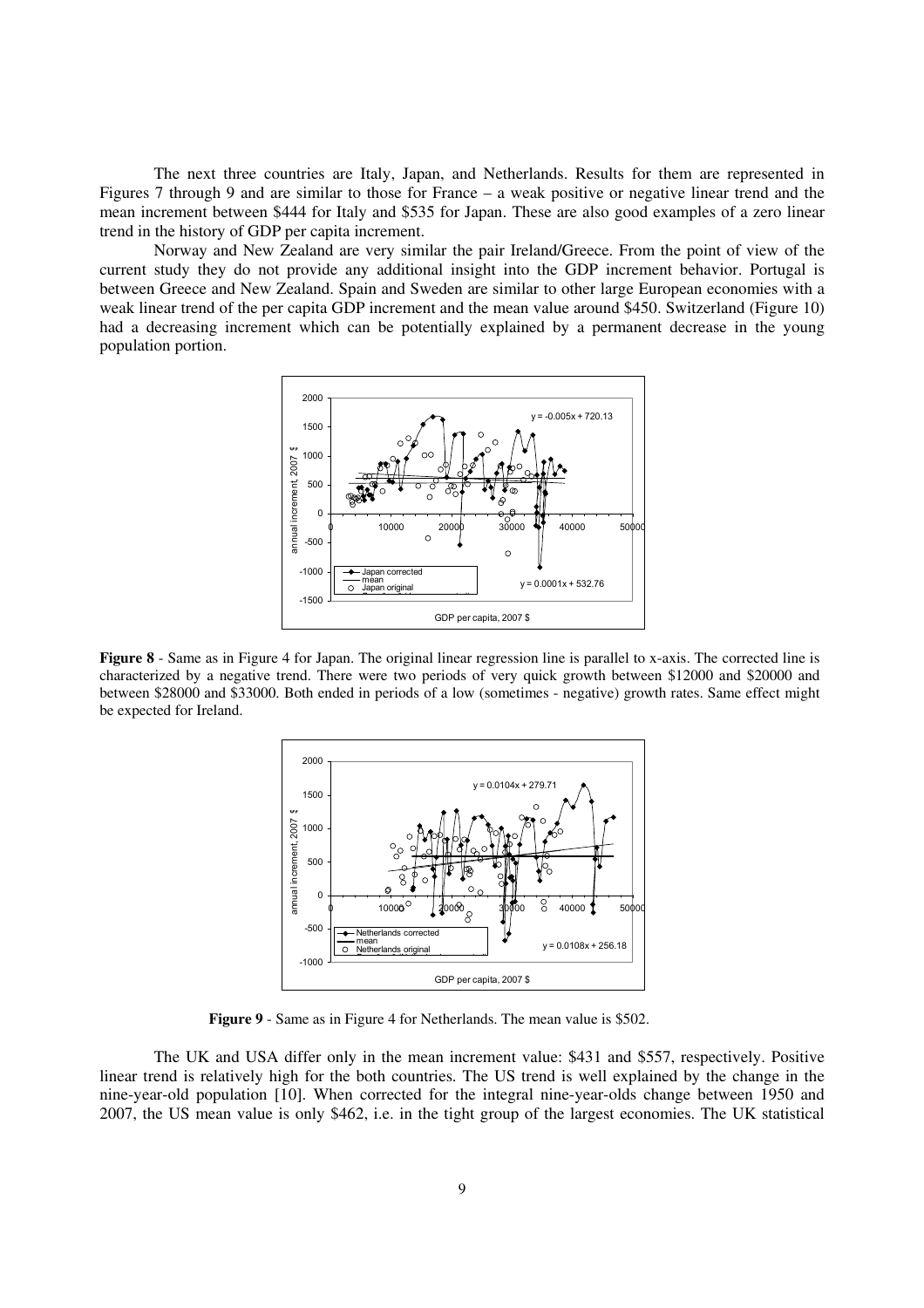agencies do not provide accurate population estimates for the entire period, but from the mean value one can assume that there was no significant increase in the number of nine-year-olds.



**Figure 10** - Same as in Figure 4 for Switzerland. The mean value is \$426. The country shows a consistent negative trend in the GDP per capita annual increment.

# **4. Conclusion**

The nineteen countries show various types of behavior of GDP per capita during the period between 1950 and 2007. There are countries with a slightly negative trend of GDP per capita increment: France, Italy, Switzerland, and Japan. Despite the common negative trend the countries have quite different mean increments. Austria is characterized by an almost zero trend and has a large mean value. One can count it in the club.

A majority of European countries including Belgium, Denmark, Greece, Netherlands, Portugal, Spain, and Sweden are characterized by a slightly positive trend. The mean increment value varies, however, from of \$323 for Portugal to \$502 in Netherlands. Greece and Portugal showed a weak growth in the beginning of the period, but have recovered to a normal pace. There are two outstanding European countries – Ireland and Norway. Their mean increment is very high, but the countries have a strong downward tendency during the last three to five years. One can expect them to follow the path of Japan – from a strong growth to a long period of stagnation. At the same time, the countries are small. Their influence on the world economy is negligible. Thus, we also deny the countries to influence our analysis of economic trend.

The studied English-speaking countries are characterized by a large positive trend, but should be separated into two groups. The first consists of only one member – New Zealand. The principal characteristic is a very poor performance during the entire period. The second includes Australia, Canada, the UK, and the USA. The mean increment for them is between \$431 and \$557.

The mean increment in the USA corrected for the total nine-year-olds change between 1950 and 2007 equal to 0.82 is only \$557\*0.82=\$462. The mean value obtained with the correction is by about \$100 lower than that without the correction. The accurate population estimates available for the USA allowed explanation for not only the trend, but also the largest fluctuations. Smaller deviations from the mean value are compatible with the characteristic noise of the population estimates and are not so well correlated. For France, this factor is 0.97. The author failed to find reliable data for the other countries under study.

We do not consider the countries with known political and economic problems in the past – Greece, Portugal, New Zealand. Overall, they demonstrated consistent underperformance. Switzerland surprisingly joins the club of weak growth, but the reason might be of a different nature – the decreasing population of the defining age.

The above analysis has revealed that the largest developed economies are characterized by very close values of the mean GDP per capita increment for the period between 1950 and 2007. The mean value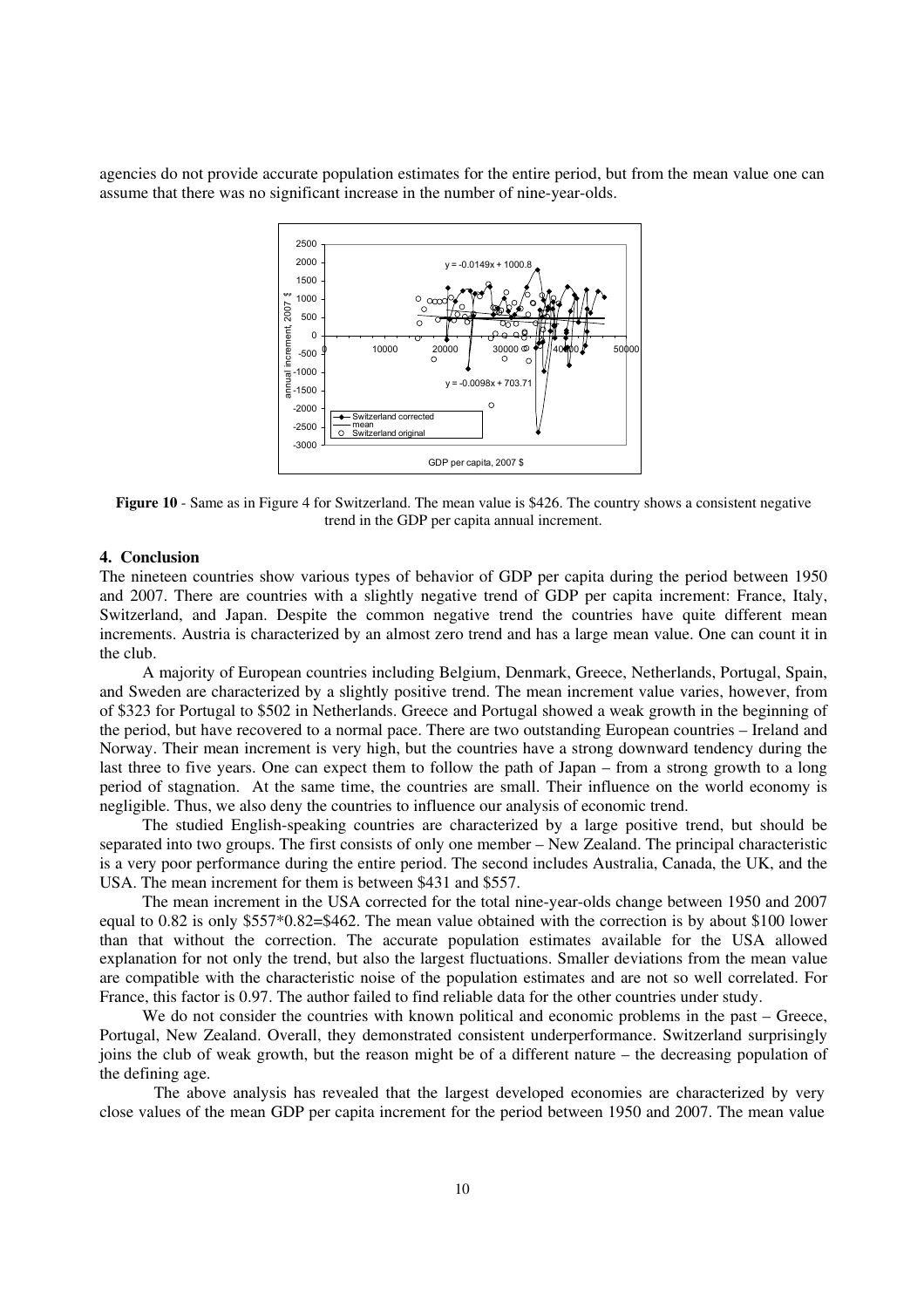defines the long-term economic trend. Thus, the countries are characterized by the same trend level not depending on the attained level of GDP per capita.

A different but important question is: What are statistical properties of the residual growth – fluctuations? In order to answer the question, frequency distributions in \$200 (2007 \$) wide bins were constructed for each of the original and population corrected data set. The obtained distributions are then approximated by normal distributions with (trail-and-error) parameters fit mainly the segment near corresponding centers.

Figure 11 shows the frequency distribution for the original GDP per capita readings as obtained using "EKS" PPPs. Amplitude of the fluctuations is measured from corresponding mean value for each of the nineteen countries. The distribution is very close to a normal one with the mean value and standard deviation of \$0 (the mean value is subtracted) and \$400, respectively. The approximating normal distribution is shown by open circles. Both tails of the real distribution are above the predicted values of the normal distribution. This effect is often observed in natural sciences and is associated with inaccurate measurements, limited amount of readings, and sometimes with action of some real factors. One can also suggest that the Levy distribution with heavy tails could better presents the observed tails.



**Figure 11** - Frequency distribution of the GDP increments for the complete (19 countries) original data set. The GDP values are obtained at "EKS" PPPs. The mean values are extracted from corresponding increments resulting in a zero central value of the distribution. Normal distribution with a zero mean value and standard deviation of \$400 is presented by open circles. The normal distribution is very close to the actual one, at least in the central zone.

Figure 12 displays the same curves for the population corrected GDP per capita. Due to relatively narrower bins (\$200 original not equal to \$200 corrected for the population ratio) the actual distribution is characterized by higher deviations from a normal distribution. At the same time, the central part of the actual distribution is still very close to the normal one.

From the above results, a successful large economy might be characterized by GDP increment randomly fluctuating around some constant level. It is very probable that the fluctuations are normally distributed. This hypothesis is supported by the above observations and the Jarque-Bera test. After removing five largest (in absolute sense) readings, i.e. the outliers likely belonging to some Levy distribution, from each side of the distribution in Figure 11, one can obtain skewness of -0.095 and kurtosis 3.08. Hence, JB=1.86 for the set of 1073 readings instead of 1083 original readings. Critical JB value at 5% confidence level for two degrees of freedom is 5.99. The obtained JB < 5.99 and one cannot reject the null hypothesis that the data are from a normal distribution. The full set of 1083 readings is characterized by skewness of 0.035 and kurtosis of 3.48, with JB=11. Obviously, the heavy tails affect the normality test.

 There are numerous possibilities to improve convergence of the results if to obtain accurate population data and to enhance the PPP conversion procedure. The mean increment value ~\$450 for all countries is a good starting point for calibrating the PPP methodology and evaluation of long term economic performance for developed countries.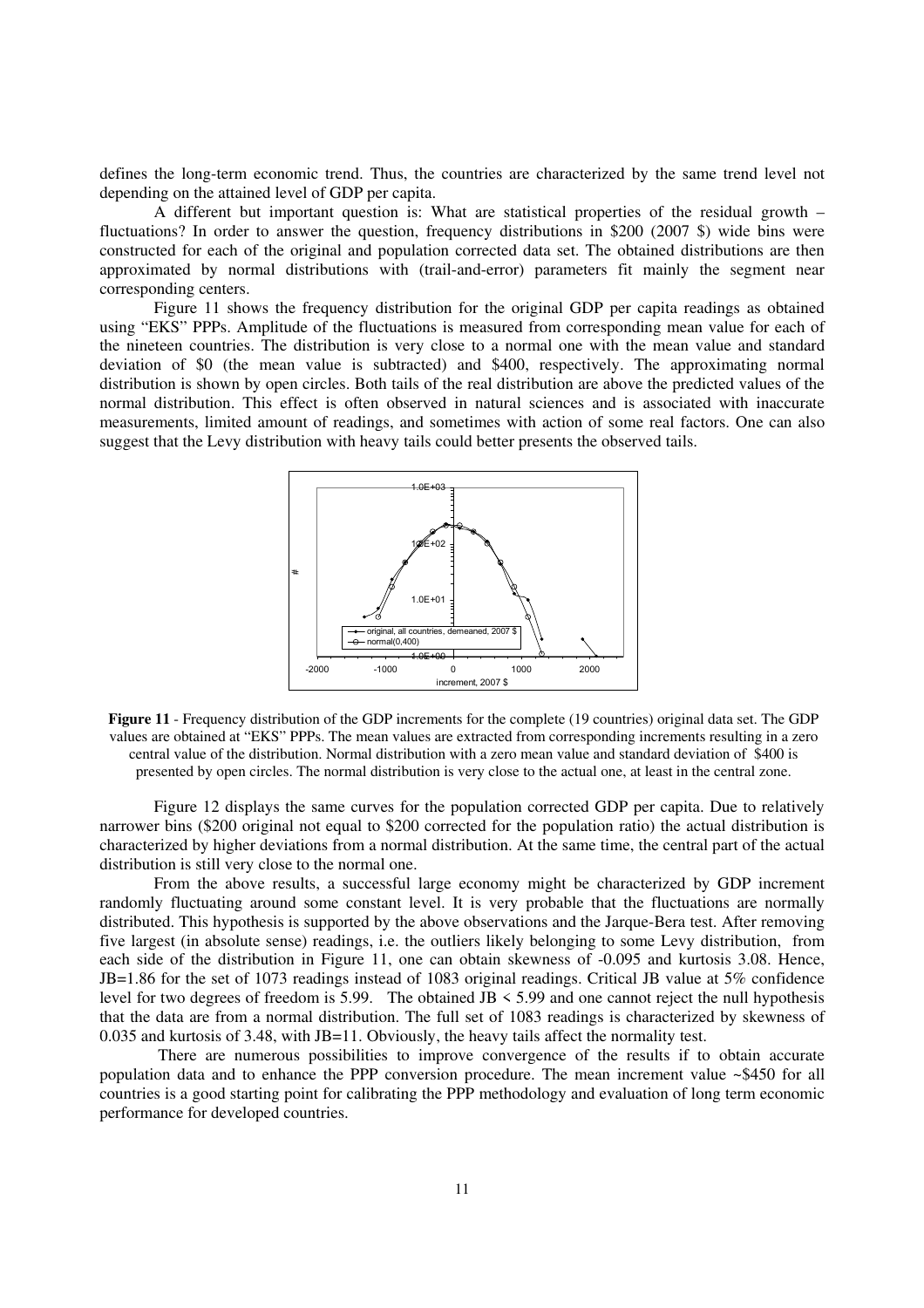Developing counties also can be evaluated according to their compliance to the principal characteristic for developed countries. One may often hear about a "fast" growth of some developing countries like China and India. There is not criterion, however, to compare their growth rate to that expected in the USA, for example, at the same level of economic development. Using the mean increment, one can easily estimate the pace for any developing country compared to that observed in the developed world. For China, India and the (former) USSR, the increment evolution compared to that for France is represented in Figure 13. One can see that the countries demonstrate increments far below the French mean value (1990 dollars are used as the only available for all the studied countries). Having an intention to catch up a developed economy, any developing country has to analyze its time history of the GDP per capita increment [9]. No deficiency has to be allowed on the way to prosperity because any gap is created forever judging from the history of such successful developed countries as the USA, France and others.



**Figure 12** - Same as in Figure 11 for the population corrected data set. Larger deviations from the normal distribution are observed.



**Figure 13** - GDP per capita increment for China, India and the (former) USSR for the period between 1950 and 2007 compared to that for France. GDP is expressed in 1990 \$, the only available estimates for the non-OECD countries. India is far below the mean increment for France, but China has just reached the pace of leading developed countries. For the period of existence (between 1950 and 1990 in the study), the USSR was only about a quarter as effective as France.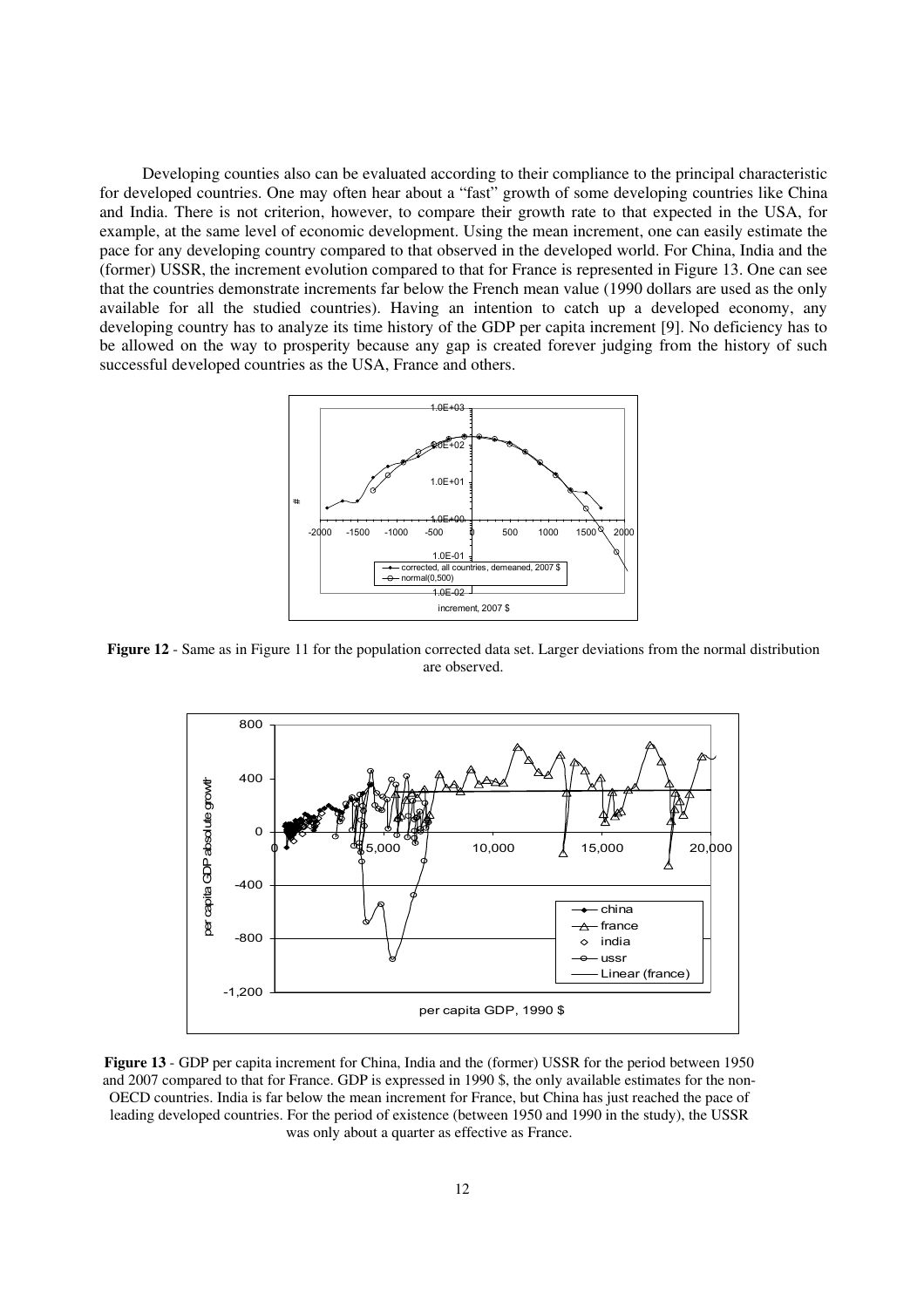## **5. References**

- [1] Acemoglu, D., Johnson, S., Robinson, J. (2005). *Institutions as the fundamental cause of long-run growth*, in the Handbook of Economic Growth, Eds. Aghion, P., Durlauf, S., Elsevier, North-Holland.
- [2] The Conference Board and Groningen Growth and Development Centre, (2008). *Total Economy Database*, retrieved November 2008, http://www.conference-board.org/economics/database.cfm
- [3] Durlauf, S., Johnson, P., Temple, J., (200%). *Growth econometrics*, in the Handbook of Economic Growth, Eds. Aghion, P., Durlauf, S., Elsevier, North-Holland.
- [4] Galor, O., (2005). *From Stagnation to Growth: Unified Growth Theory*, in the Handbook of Economic Growth, Eds. Aghion, P., Durlauf, S., Elsevier, North-Holland.
- [5] Hodrick, R., Prescott, E., (1980). *Postwar U.S. business cycles: an empirical investigation*, Discussion Paper, Northwestern University.
- [6] Jones, C., (2005). *Growth and ideas*, in the Handbook of Economic Growth, Eds. Aghion, P., Durlauf, S., Elsevier, North-Holland.
- [7] Jones, L., Manuelli, R., (2005). *Neoclassical models of endogenous growth: the effects of fiscal policy, innovation and fluctuations*, in the Handbook of Economic Growth, Eds. Aghion, P., Durlauf, S., Elsevier, North-Holland.
- [8] Kydland, F., Prescott, E., (1982). *Time to Build and Aggregate Fluctuations*, Econometrica, Econometric Society, vol. 50(6), pages 1345-70, November.
- [9] Kitov, I., (2005). *Modelling the transition from a socialist to capitalist economic system*, MPRA Paper 2740, University Library of Munich, Germany, http://ideas.repec.org/p/pra/mprapa/2740.html
- [10] Kitov, I., (2006). *GDP growth rate and population*, Working Papers 42, ECINEQ, Society for the Study of Economic Inequality, http://ideas.repec.org/p/inq/inqwps/ecineq2006-42.html
- [11] Kitov, I., (2006). *The Japanese economy*, MPRA Paper 2737, University Library of Munich, Germany, http://ideas.repec.org/p/pra/mprapa/2737.html
- [12] Kitov, I., (2008). *Modeling the evolution of age-dependent Gini coefficient for personal incomes in the U.S. between 1967 and 2005*, MPRA Paper 10107, University Library of Munich, Germany, http://mpra.ub.uni-muenchen.de/10107/
- [13] Kitov, I., Kitov, O., Dolinskaya, S., (2007). *Modelling real GDP per capita in the USA: cointegration test*, MPRA Paper 2739, University Library of Munich, Germany, http://ideas.repec.org/p/pra/mprapa/2739.html
- [14] Klenow, P., Rodriguez-Clare, A., (2005). *Externalities and growth*, in the Handbook of Economic Growth, Eds. Aghion, P., Durlauf, S., Elsevier, North-Holland.
- [15] Musso, A., Westermann, T., (2005). *Assessing potential output growth in the Euro area*, European Central Bank, Occasional Paper Series, No 22.